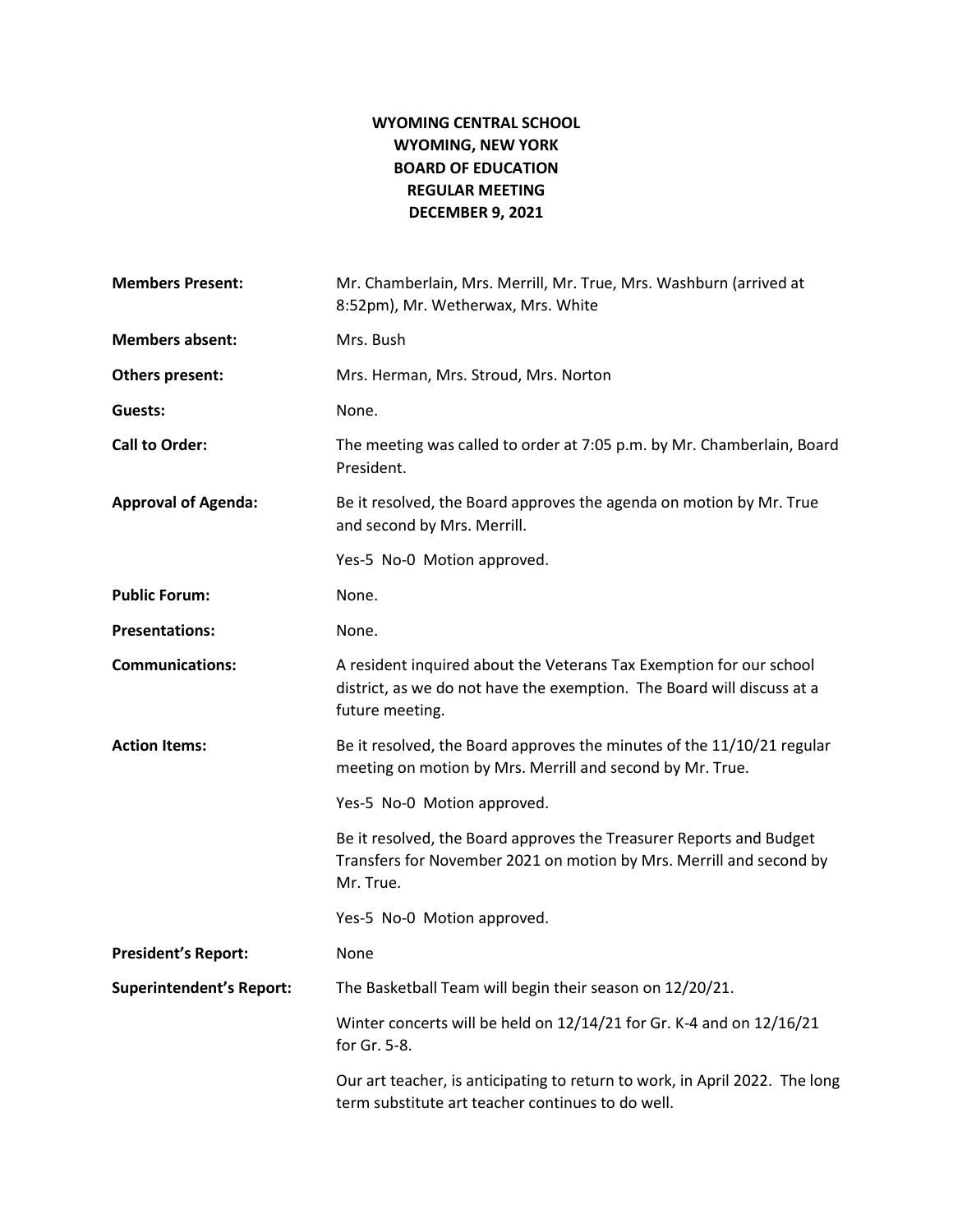| <b>Old Business:</b> | None.                                                                                                                                                                                                                     |
|----------------------|---------------------------------------------------------------------------------------------------------------------------------------------------------------------------------------------------------------------------|
| <b>New Business:</b> | Be it resolved, the Board approves the consultation contract between<br>Dr. Andrea Burch, Consulting Psychologist, and Wyoming Central School<br>District on motion by Mr. True and second by Mrs. White.                 |
|                      | Yes-5 No-0 Motion approved.                                                                                                                                                                                               |
|                      | Be it resolved, the Board approves the Memorandum of Understanding<br>between the Wyoming Support Staff Association and Wyoming Central<br>School District on motion by Mrs. Merrill and second by Mr. True.              |
|                      | Yes-5 No-0 Motion approved.                                                                                                                                                                                               |
|                      | Be it resolved, the Board approves the Memorandum of Agreement<br>between the Wyoming Teachers Association and Wyoming Central<br>School District on motion by Mr. True and second by Mrs. White.                         |
|                      | Yes-5 No-0 Motion approved.                                                                                                                                                                                               |
|                      | Be it resolved, the Board approves the reimbursement to Geoffrey<br>Bones, Psy. D, for providing an Independent Psycho-Educational<br>Evaluation for student 111374, on motion by Mrs. Merrill and second by<br>Mr. True. |
|                      | Yes-5 No-0 Motion approved.                                                                                                                                                                                               |
|                      | Be it resolved, the Board approves the letter of intent to purchase a<br>new school bus, contingent upon voter approval of the school budget in<br>May 2022. No motion. Tabled.                                           |
|                      | Be it resolved, the Board approves to retire van#68 on 6/30/22, and<br>accept bids, contingent upon voter approval of the school budget in<br>May 2022. No motion. Tabled.                                                |
|                      | Be it resolved, the Board approves the Rural Schools Association<br>Membership Dues for 2021-2022, on motion by Mr. True and second by<br>Mr. Morey.                                                                      |
|                      | Yes-5 No-0 Motion approved.                                                                                                                                                                                               |
|                      | Be it resolved, the Board approves the municipal agreement between<br>the Town of Middlebury and Wyoming Central School District on motion<br>by Mrs. Merrill and second by Mr. True.                                     |
|                      | Yes-5 No-0 Motion approved.                                                                                                                                                                                               |
|                      |                                                                                                                                                                                                                           |